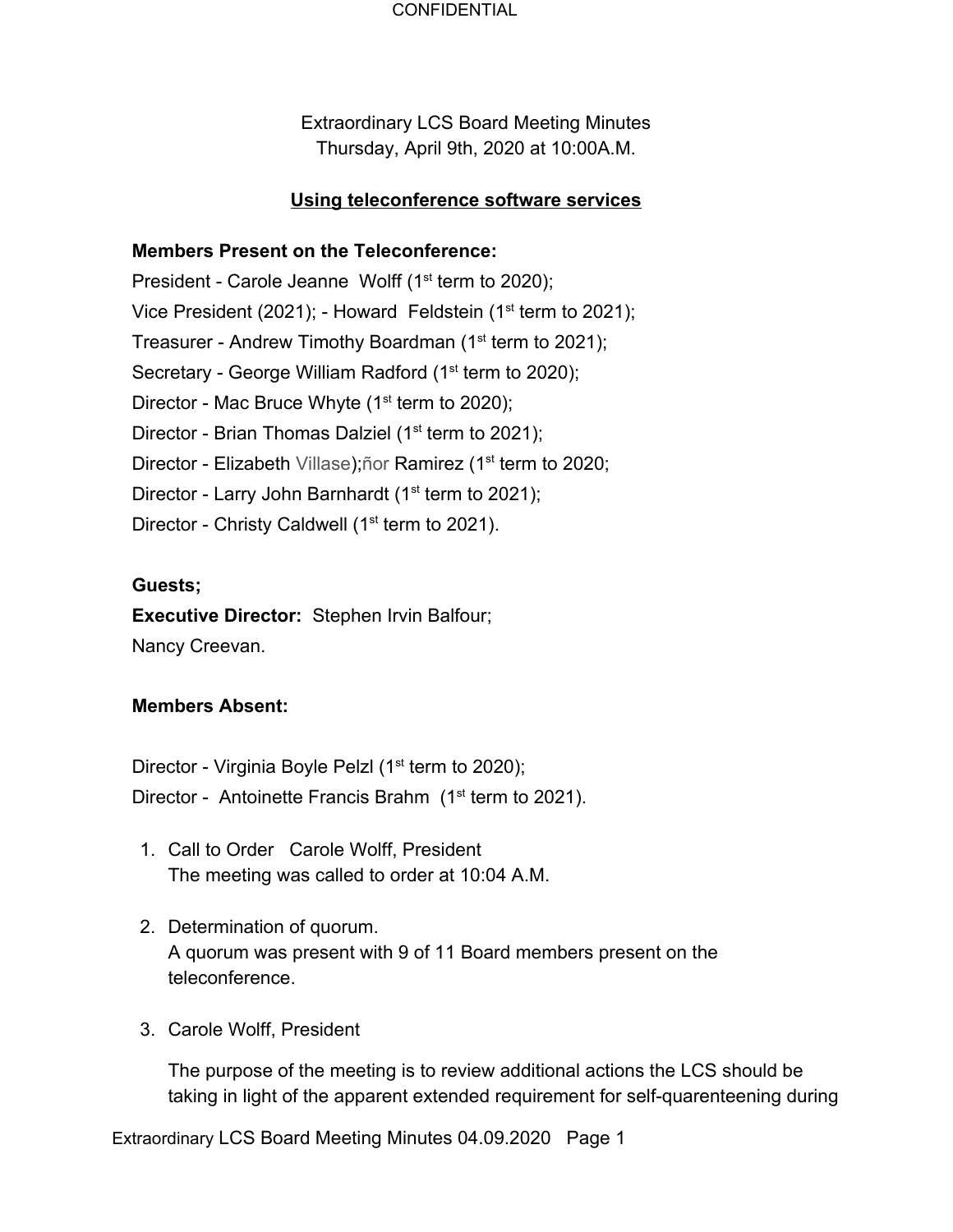the COVID-19/Coronavirus outbreak at Lakeside.

George Radford motioned that the minutes of the extraordinary Board meetings of March 29th and 25th be approved by the Board. M/S/C George Radford/Harold Feldstein. The motion was approved unanimously..

### 4. Deliberations.

- All members attending reported good health and no signs of infection.
- Carole reminded the members to continue to think strategically during the crisis when the temptation is to be reactive only.
- Fundraising
	- Members agreed now is a good opportunity to revise and re-launch the end-of-life and legacy giving programs. George Radford will set up a meeting to plan a re-launch.
- Mindfulness Training
	- Larry Barnhardt reported that participants are signing in to his weekly mindfulness meeting from North of the border now that he's using ZOOM.
- Campus Closure
	- The Campus closure will continue for the month of April. The grounds crew will come in on a rotating schedule to maintain the basics.
- Return to Normal:
	- The Board felt it would be valuable to develop optimistic and pessimistic scenarios for how the coronavirus might unfold over the next 18 months. The scenarios could guide LCS decisions about services and actions it should prepare for.
	- George Radford will assemble a team to develop good, bad and most likely scenarios.
	- Reopening of the Campus may be dictated by the government.
- Steve Balfour highlighted Alfredo's accomplishments with Education during the shutdown.
- Scheduling of the postponed 2020 AGM
	- The advice received from Lic Luis Ramos, the LCS lawyer, was discussed.
	- $\circ$  It will be left to the Executive Committee to recommend a solution
- Reaching Out Program (now termed Reaching Deeper)

Extraordinary LCS Board Meeting Minutes 04.09.2020 Page 2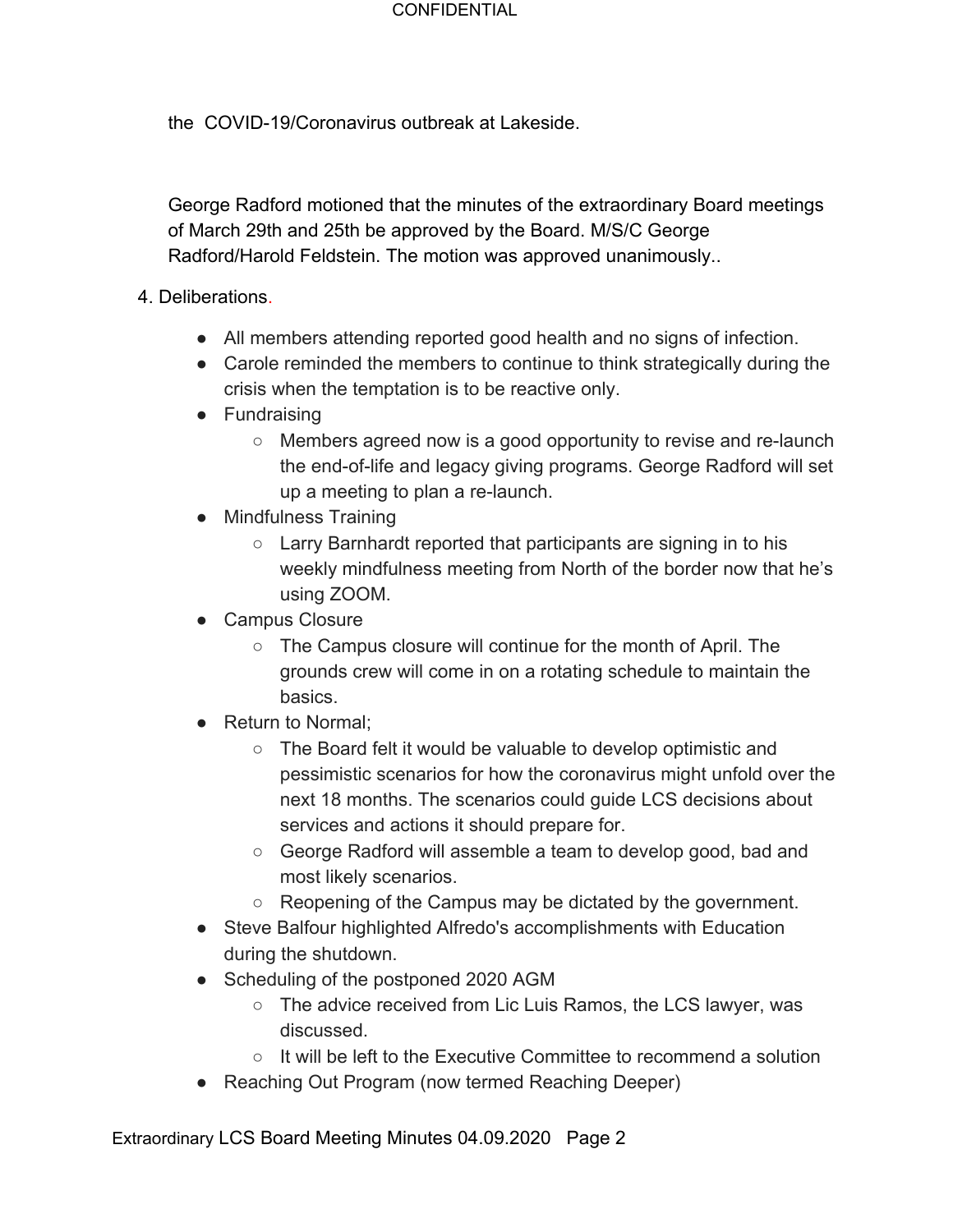- $\circ$  The program has been expanded to include any lakeside residents, not just LCS members.
- Larry Barnhardt reported 26 individuals have signed up to receive daily contact.
- $\circ$  The individuals who have volunteered to support the Reaching Out program may be well qualified to accept other LCS volunteer positions in the future.
- Food Availability during the Crisis
	- The concept is to work through existing food distribution services such as Operation Feed rather than attempt to set up a service that the LCS has no experience with.
	- New programs have now been set up in Ajijic and Chapala.The LCS would solicit and channel donations to supplement existing distribution operations through our Update Bulletins.
- LCS Membership List
	- It was agreed the current LCS policy of not making our list of members contact information would be continued.
- Nancy Creevan asked that a reminder be placed in the LCS Bulletins to remind readers to continue to pay their household help during the quarantine.
- **4. The next regular Board meeting will be by teleconference at 10:00 A.M. on Thursday April 16th.**
- **5.** The meeting adjourned at 12:23 P.M..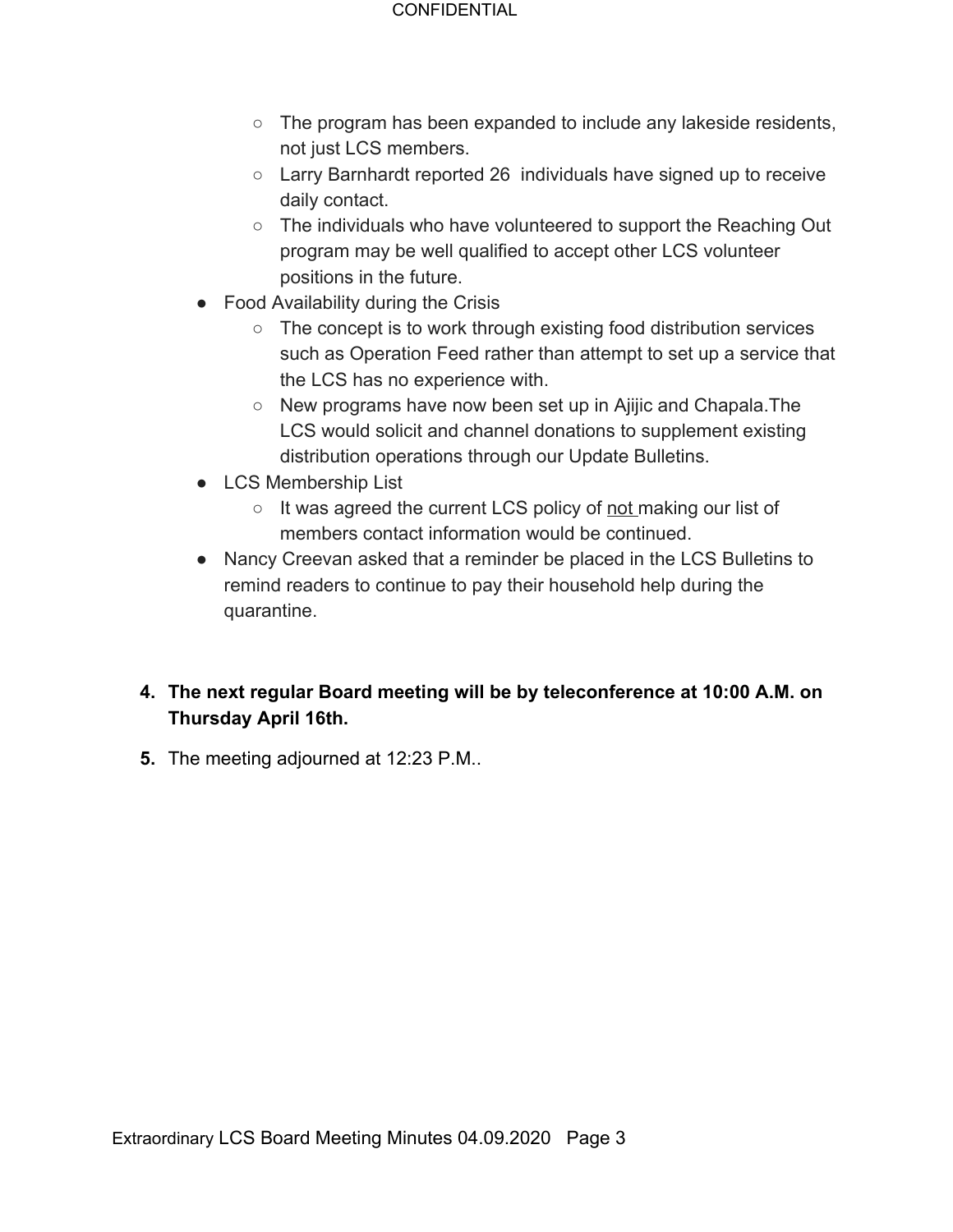Extraordinary LCS Board Meeting Minutes Thursday, April 23rd, 2020 at 5:00 P.M.

# **Using teleconference software services**

# **Members Present on the Teleconference:**

President - Carole Jeanne Wolff  $(1<sup>st</sup>$  term to 2020); Vice President (2021); - Howard Feldstein (1<sup>st</sup> term to 2021); Treasurer - Andrew Timothy Boardman (1<sup>st</sup> term to 2021); Secretary - George William Radford (1<sup>st</sup> term to 2020); Director - Mac Bruce Whyte  $(1<sup>st</sup>$  term to 2020); Director - Brian Thomas Dalziel ( $1<sup>st</sup>$  term to 2021); Director - Virginia Boyle Pelzl (1<sup>st</sup> term to 2020); Director - Elizabeth Villase);ñor Ramirez (1<sup>st</sup> term to 2020; Director - Larry John Barnhardt ( $1<sup>st</sup>$  term to 2021); Director - Christy Caldwell ( $1<sup>st</sup>$  term to 2021).

# **Guests;**

**Executive Director:** Stephen Irvin Balfour; Nancy Creevan.

### **Members Absent:**

Director - Antoinette Francis Brahm  $(1<sup>st</sup>$  term to 2021).

### **Vacant positions:**

Director -  $(1<sup>st</sup>$  term to 2021).

Call to Order Carole Wolff, President The meeting was called to order at 5:05 P.M.

Determination of quorum. A quorum was present with 10 of 11 Board members present on the teleconference.

Extraordinary LCS Board Meeting Minutes 04.23.2020 Page 1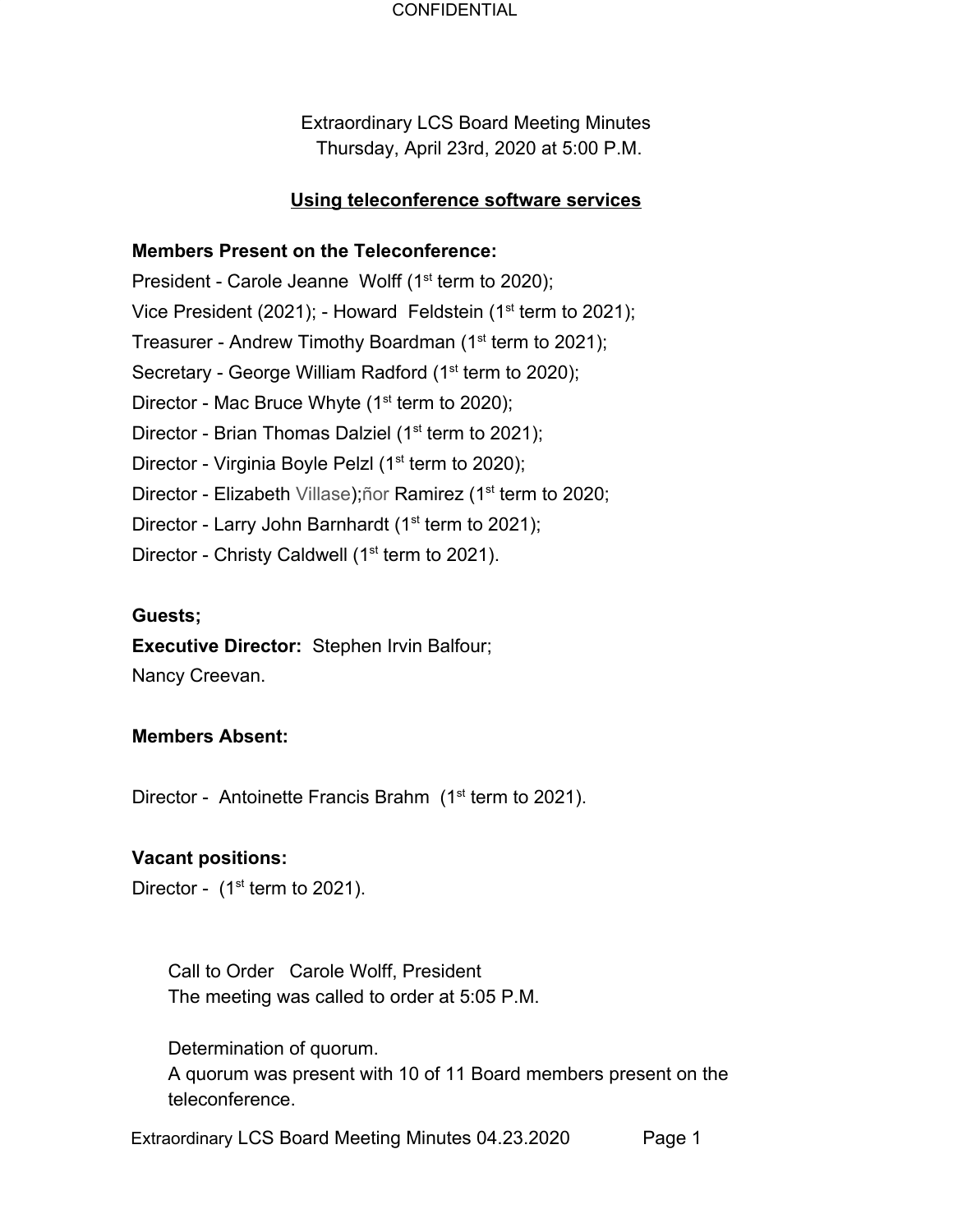### Carole Wolff, President

The purpose of the meeting is to review additional actions the LCS should be taking in light of the apparent extended requirement for self-quarenteening during the COVID-19/Coronavirus outbreak at Lakeside.

George Radford motioned that the minutes of the extraordinary Board meetings of March 29th and 25th be approved by the Board. M/S/C George Radford/Harold Feldstein. The motion was approved unanimously..

# 3. **Secretary's Report**: George Radford, Secretary

The minutes of the regular monthly Board meeting on April 16th, 2020 were not available for approval.

4. **Treasurer's report:** Tim Boardman, Treasurer

# **● April**

Deficit for the month only \$22k thanks to the appeal for donations made mid month. Repairs to Neill James terrace continue to impact Buildings/Grounds. With no programs or fundraising activities for most of the month and the office being closed so that membership renewals are restricted to those done online, this looks like what we could expect.

# **● Year-to-Date**

LCS is now \$561k below budget for the year. The repairs and building supplies within Building and Grounds is \$433k over budget, largely due to the repairs to the Neill James terrace. Programs are \$136k [net] below budget and

Fundraising is \$67k [net] below budget. Membership and donations are both ahead of budget. With the campus closed, comparison to budgets is going to become less relevant. The emphasis is going to be ensuring that LCS has sufficient revenue to continue its obligation of paying the staff.

M/S/C George Radford/Mac Whyte to accept the April 2020 Treasurer's Board Report, Balance Sheet and other financial reports. Discussion. The Board unanimously approved. **Motion Carried.**

A public report is available in the LCS office.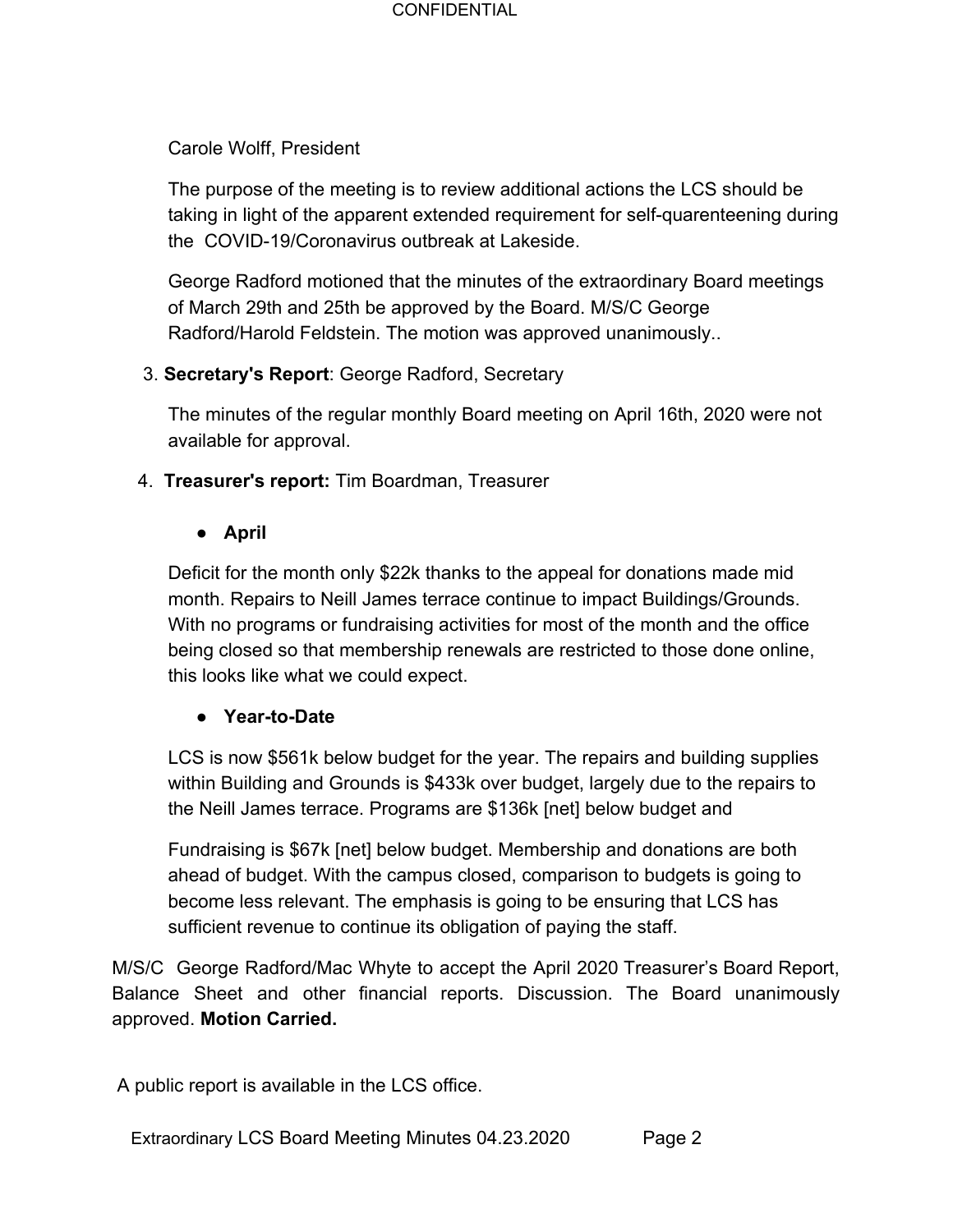5. Executive Director's Report: Steve Balfour, Executive Director

With an immediate loss of income and continuing expenses the LCS faces a grim financial future if immediate and decisive action is not taken.

The options are:

- What can we do to bring in more money? Now? And going forward?
	- Renew Lapsed members
	- Recruit new members
	- Business Sponsors
	- What can we do now to influence each of the above?
	- Membership Admin Fees charged \$70,000
	- How can we get members to invest more into the organization?
		- Raise membership fees- mostly requires AGM approval, but might be some wiggle room
		- Raise class fees (current pricing model mindset has been how cheap can offer the class/service).
		- Strategically determine what new classes or services we can offer at a higher price point. Now and going forward.
		- Expand Post Life and charge an appropriate fee
	- Appeal do monthly appeal, to ask for money for Payroll
	- Annual Fund
	- Major Gifts
	- $\circ$  Special Events (other) until campus opens limited ability -traditionally this is the most expensive way to raise money, but also building community.
	- Directory need to determine if it will be printed.
	- $\circ$  Conecciones stick with digital version, reevaluate in July.
	- $\circ$  Restricted Funds what leeway do we have.
	- $\circ$  Bus trips likely delayed till later in year.
	- Rental Income
	- Investment Income
	- Libraries
	- Classes
	- Medical
	- Children's Art
	- Student Aid \$5,000 + release from Restricted \$412,000.
- How can the LCS cut Expenses
	- Need to prioritize and have benchmarks of which cuts are seriously considered at what points – everything needs to be on the table.
	- The biggest expense category right now is payroll